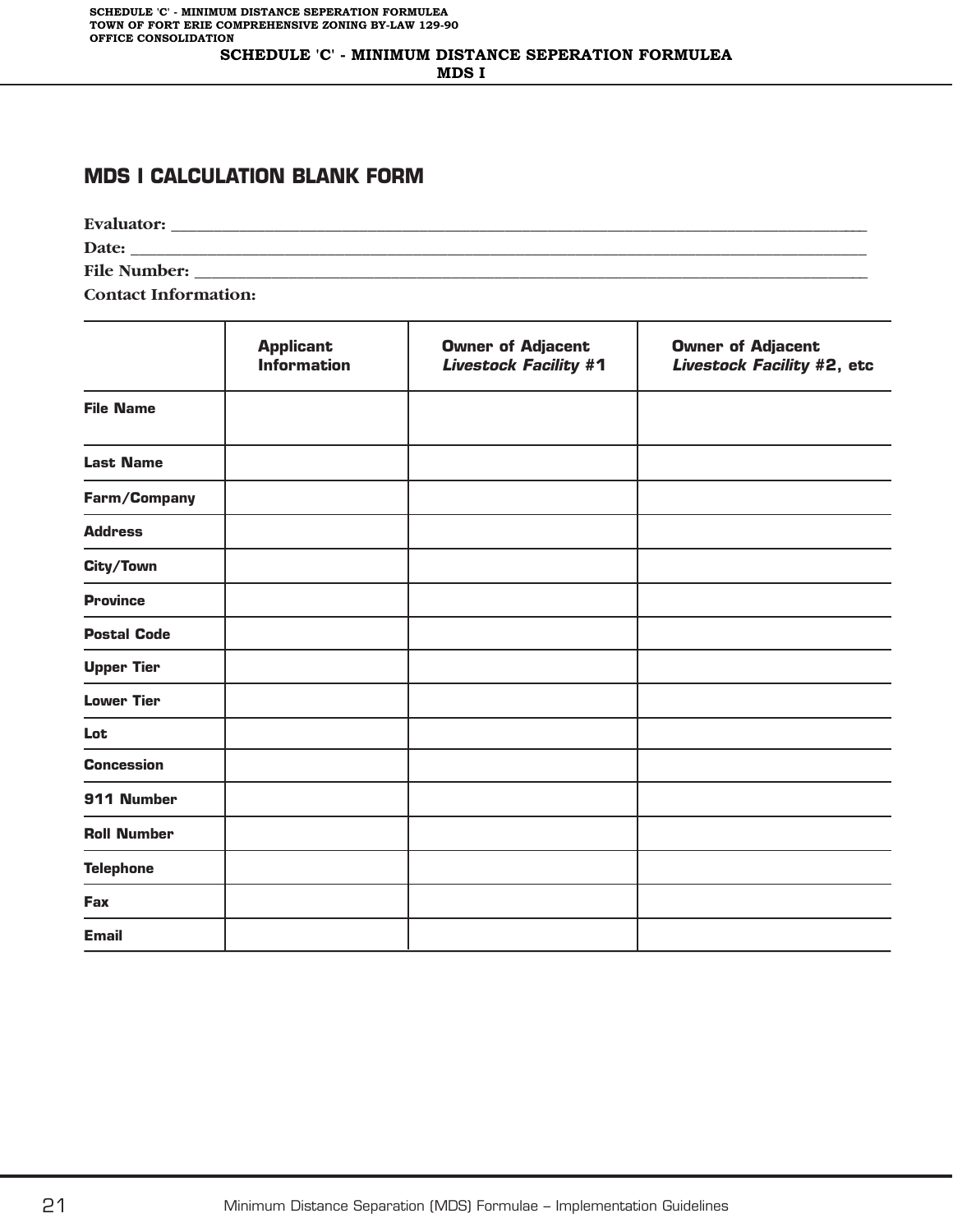**SCHEDULE 'C' - MINIMUM DISTANCE SEPERATION FORMULEA**

 **MDS I** 

#### **MDS I CALCULATION BLANK FORM**

| <b>Animal Type</b><br>or Material                                         | <b>Description</b>                   | <b>Number</b><br>per NU | <b>Manure</b><br><b>Form</b> | <b>Existing</b><br><b>Maximum</b><br><b>Housing</b><br><b>Capacity</b>                                                                                                                   | <b>Existing</b><br><b>NU</b> | <b>Factor</b><br>A | <b>Factor</b><br>D |
|---------------------------------------------------------------------------|--------------------------------------|-------------------------|------------------------------|------------------------------------------------------------------------------------------------------------------------------------------------------------------------------------------|------------------------------|--------------------|--------------------|
|                                                                           |                                      |                         |                              |                                                                                                                                                                                          |                              |                    |                    |
|                                                                           |                                      |                         |                              |                                                                                                                                                                                          |                              |                    |                    |
|                                                                           |                                      |                         |                              |                                                                                                                                                                                          |                              |                    |                    |
| Total Number of NU                                                        |                                      |                         |                              |                                                                                                                                                                                          |                              |                    |                    |
| Factor A (Odour Potential Factor) a weighted average may be necessary     |                                      |                         |                              |                                                                                                                                                                                          |                              |                    |                    |
| Factor D (Manure Form Factor)a weighted average may be necessary          |                                      |                         |                              |                                                                                                                                                                                          |                              |                    |                    |
| Factor B (Nutrient Units Factor)                                          |                                      |                         |                              |                                                                                                                                                                                          |                              |                    |                    |
| Factor E (Encroaching Land Use Factor)                                    |                                      |                         |                              |                                                                                                                                                                                          |                              |                    |                    |
| with the livestock facilities                                             | Maximum tillable hectares on the lot |                         |                              | X                                                                                                                                                                                        |                              | $=$                | (Maximum           |
|                                                                           |                                      |                         |                              |                                                                                                                                                                                          |                              |                    | 300 NU)            |
| F (Building Base Distance, m) = Factor A x Factor D x Factor B x Factor E |                                      |                         |                              |                                                                                                                                                                                          |                              |                    |                    |
| S (Manure Storage Base Distance, m)                                       |                                      |                         |                              |                                                                                                                                                                                          |                              |                    |                    |
| Now What?                                                                 | were prepared.                       |                         |                              | Repeat MDS calculation process as appropriate for other livestock facilities in the vicinity.<br>Apply calculated MDS in the context of the land use planning application for which they |                              |                    |                    |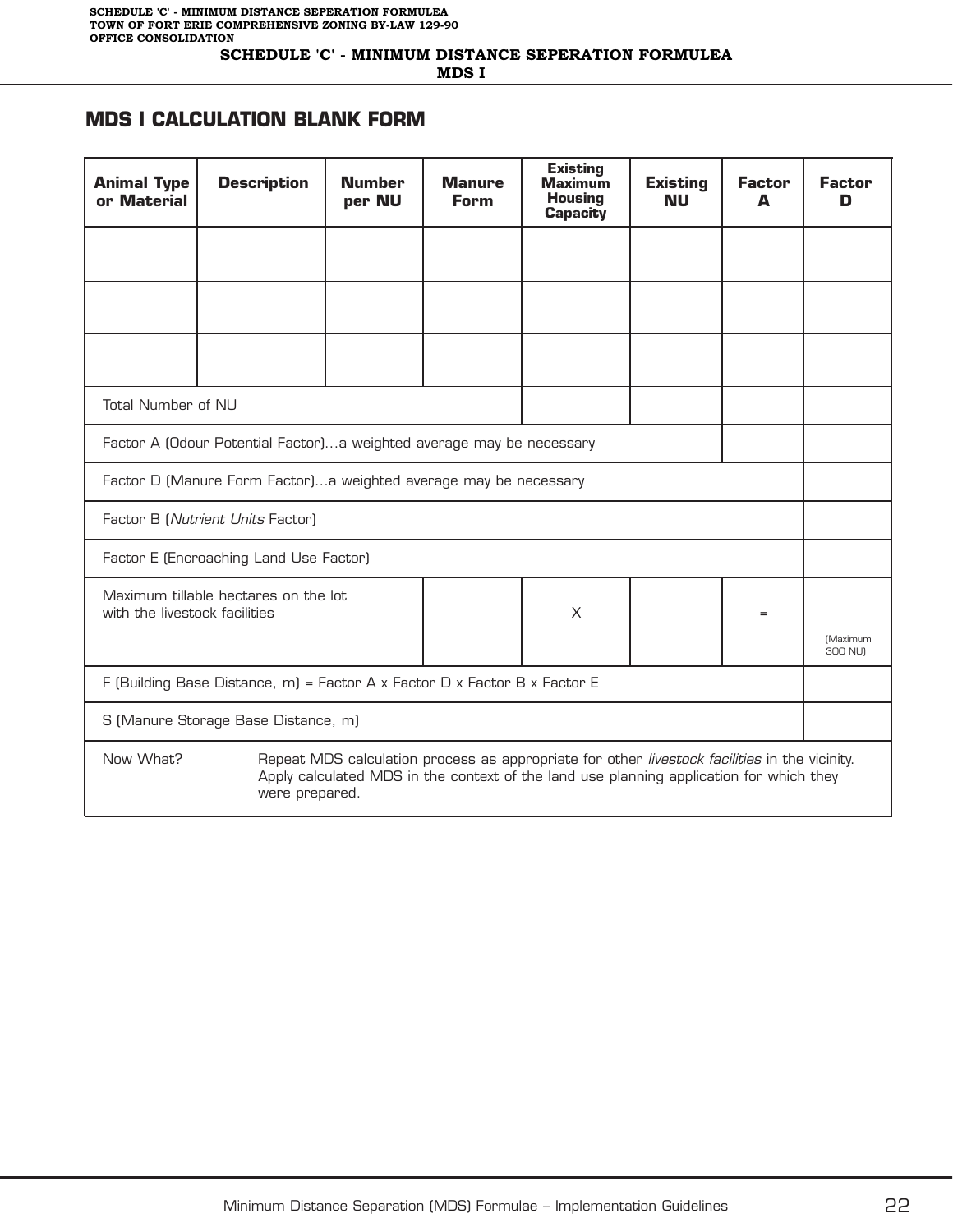#### **MDS II CALCULATION BLANK FORM**

**Evaluator:**  $\blacksquare$ **Date: \_\_\_\_\_\_\_\_\_\_\_\_\_\_\_\_\_\_\_\_\_\_\_\_\_\_\_\_\_\_\_\_\_\_\_\_\_\_\_\_\_\_\_\_\_\_\_\_\_\_\_\_\_\_\_\_\_\_\_\_\_\_\_\_\_\_\_\_\_\_\_\_\_\_\_\_\_\_\_\_\_\_\_\_\_\_ File Number: \_\_\_\_\_\_\_\_\_\_\_\_\_\_\_\_\_\_\_\_\_\_\_\_\_\_\_\_\_\_\_\_\_\_\_\_\_\_\_\_\_\_\_\_\_\_\_\_\_\_\_\_\_\_\_\_\_\_\_\_\_\_\_\_\_\_\_\_\_\_\_\_\_\_\_\_\_\_\_ Contact Information:**

|                    | <b>Applicant</b><br><b>Information</b> | <b>Owner of Adjacent</b><br><b>Livestock Facility #1</b> | <b>Owner of Adjacent</b><br>Livestock Facility #2, etc |
|--------------------|----------------------------------------|----------------------------------------------------------|--------------------------------------------------------|
| <b>File Name</b>   |                                        |                                                          |                                                        |
| <b>Last Name</b>   |                                        |                                                          |                                                        |
| Farm/Company       |                                        |                                                          |                                                        |
| <b>Address</b>     |                                        |                                                          |                                                        |
| City/Town          |                                        |                                                          |                                                        |
| <b>Province</b>    |                                        |                                                          |                                                        |
| <b>Postal Code</b> |                                        |                                                          |                                                        |
| <b>Upper Tier</b>  |                                        |                                                          |                                                        |
| <b>Lower Tier</b>  |                                        |                                                          |                                                        |
| Lot                |                                        |                                                          |                                                        |
| <b>Concession</b>  |                                        |                                                          |                                                        |
| 911 Number         |                                        |                                                          |                                                        |
| <b>Roll Number</b> |                                        |                                                          |                                                        |
| <b>Telephone</b>   |                                        |                                                          |                                                        |
| Fax                |                                        |                                                          |                                                        |
| <b>Email</b>       |                                        |                                                          |                                                        |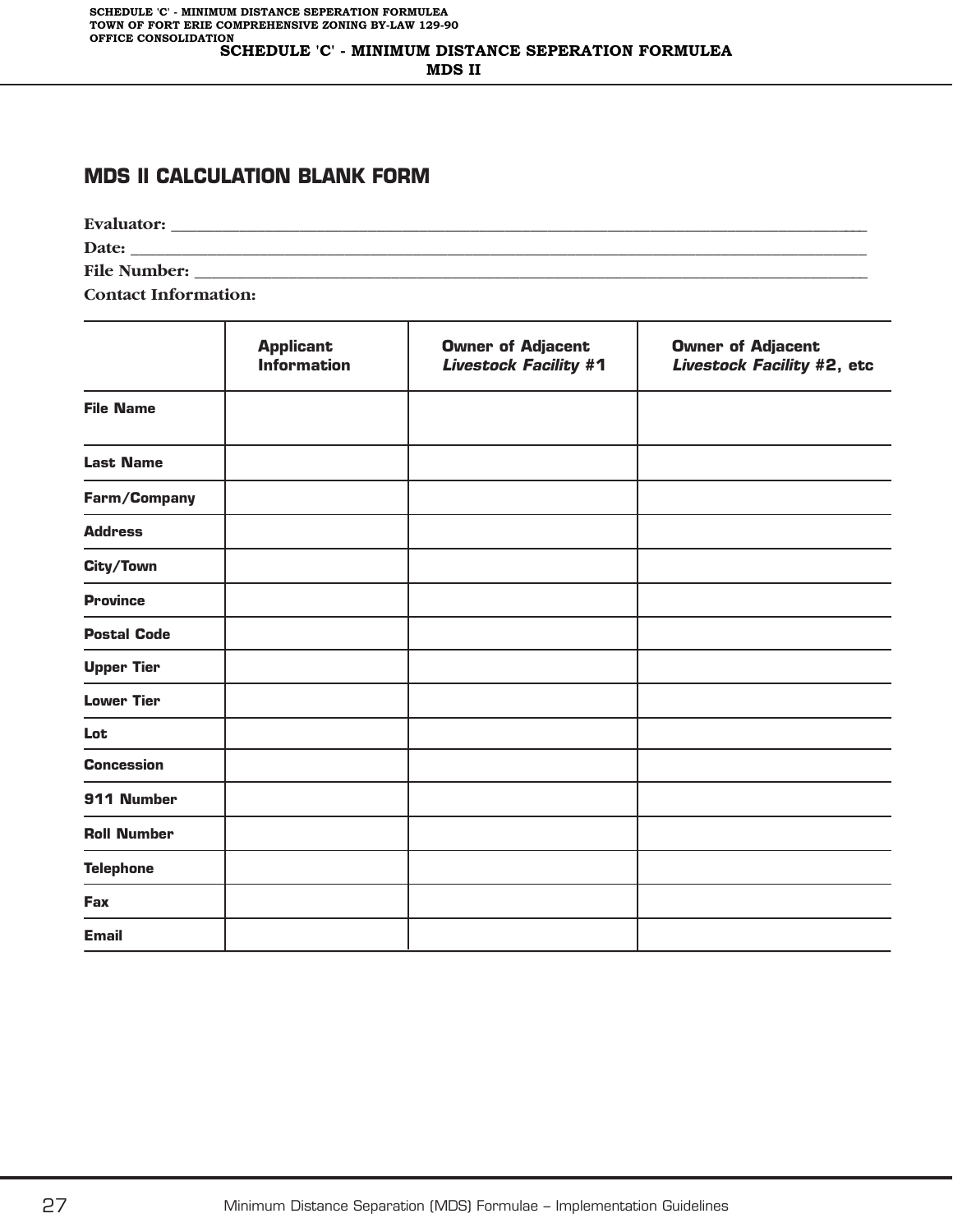### **MDS II CALCULATION BLANK FORM**

| <b>Animal</b><br>Type or<br>Material                                                                                                                                                                                                                                                                                                                                                                                                                                                                                                                                                                                                                                                                                                                                                                                                                                                                                                                                                                                                              | <b>Description</b>                                                        | <b>Number</b><br>per NU | <b>Manure</b><br><b>Form</b> | <b>Existing</b><br><b>Maximum</b><br><b>Housing</b><br><b>Capacity</b> | <b>Exisiting</b><br>NU                                                                                          | <b>Proposed</b><br><b>Maximum</b><br><b>Housing</b><br><b>Capacity</b> | <b>Added</b><br>Nυ | Total<br>NU | <b>Factor</b><br>A | <b>Factor</b><br>D |
|---------------------------------------------------------------------------------------------------------------------------------------------------------------------------------------------------------------------------------------------------------------------------------------------------------------------------------------------------------------------------------------------------------------------------------------------------------------------------------------------------------------------------------------------------------------------------------------------------------------------------------------------------------------------------------------------------------------------------------------------------------------------------------------------------------------------------------------------------------------------------------------------------------------------------------------------------------------------------------------------------------------------------------------------------|---------------------------------------------------------------------------|-------------------------|------------------------------|------------------------------------------------------------------------|-----------------------------------------------------------------------------------------------------------------|------------------------------------------------------------------------|--------------------|-------------|--------------------|--------------------|
|                                                                                                                                                                                                                                                                                                                                                                                                                                                                                                                                                                                                                                                                                                                                                                                                                                                                                                                                                                                                                                                   |                                                                           |                         |                              |                                                                        |                                                                                                                 |                                                                        |                    |             |                    |                    |
|                                                                                                                                                                                                                                                                                                                                                                                                                                                                                                                                                                                                                                                                                                                                                                                                                                                                                                                                                                                                                                                   |                                                                           |                         |                              |                                                                        |                                                                                                                 |                                                                        |                    |             |                    |                    |
|                                                                                                                                                                                                                                                                                                                                                                                                                                                                                                                                                                                                                                                                                                                                                                                                                                                                                                                                                                                                                                                   |                                                                           |                         |                              |                                                                        |                                                                                                                 |                                                                        |                    |             |                    |                    |
| <b>Totals</b>                                                                                                                                                                                                                                                                                                                                                                                                                                                                                                                                                                                                                                                                                                                                                                                                                                                                                                                                                                                                                                     |                                                                           |                         |                              |                                                                        |                                                                                                                 |                                                                        |                    |             |                    |                    |
|                                                                                                                                                                                                                                                                                                                                                                                                                                                                                                                                                                                                                                                                                                                                                                                                                                                                                                                                                                                                                                                   | Factor A (Odour Potential Factor) weighted average may be necessary       |                         |                              |                                                                        |                                                                                                                 |                                                                        |                    |             |                    |                    |
|                                                                                                                                                                                                                                                                                                                                                                                                                                                                                                                                                                                                                                                                                                                                                                                                                                                                                                                                                                                                                                                   | Factor D (Manure Form Factor) weighted average may be necessary           |                         |                              |                                                                        |                                                                                                                 |                                                                        |                    |             |                    |                    |
|                                                                                                                                                                                                                                                                                                                                                                                                                                                                                                                                                                                                                                                                                                                                                                                                                                                                                                                                                                                                                                                   | Factor B (Nutrient Units Factor)                                          |                         |                              |                                                                        |                                                                                                                 |                                                                        |                    |             |                    |                    |
| Has a building permit been issued for the livestock facility on this property, in the last 3 years that has increased its<br>livestock capacity? No? Yes? If No, proceed to Approach (i); if Yes, proceed to Approach (ii)                                                                                                                                                                                                                                                                                                                                                                                                                                                                                                                                                                                                                                                                                                                                                                                                                        |                                                                           |                         |                              |                                                                        |                                                                                                                 |                                                                        |                    |             |                    |                    |
| Approach (i) - No Building Permits in Last 3 Years<br>Approach (ii) - Building Permit(s) issued in Last 3 Years                                                                                                                                                                                                                                                                                                                                                                                                                                                                                                                                                                                                                                                                                                                                                                                                                                                                                                                                   |                                                                           |                         |                              |                                                                        |                                                                                                                 |                                                                        |                    |             |                    |                    |
|                                                                                                                                                                                                                                                                                                                                                                                                                                                                                                                                                                                                                                                                                                                                                                                                                                                                                                                                                                                                                                                   | Calculation of Percentage Increase                                        |                         |                              |                                                                        |                                                                                                                 | Calculation of Percentage Increase                                     |                    |             |                    |                    |
|                                                                                                                                                                                                                                                                                                                                                                                                                                                                                                                                                                                                                                                                                                                                                                                                                                                                                                                                                                                                                                                   | Total 2 - Total Added NU (From Above)                                     |                         |                              |                                                                        | Total 2 - Total Added NU (From Above) + Total<br>Added NU from building permit(s) issued in the<br>last 3 Years |                                                                        |                    |             |                    |                    |
|                                                                                                                                                                                                                                                                                                                                                                                                                                                                                                                                                                                                                                                                                                                                                                                                                                                                                                                                                                                                                                                   | Total 1 - Total Existing NU (From Above)                                  |                         |                              |                                                                        | 3 Years Ago                                                                                                     | Total 1 - Total Existing NU at Livestock Facility -                    |                    |             |                    |                    |
| Livestock Facility                                                                                                                                                                                                                                                                                                                                                                                                                                                                                                                                                                                                                                                                                                                                                                                                                                                                                                                                                                                                                                | If Total $1 =$ Zero - Treat as a First                                    |                         |                              |                                                                        | If Total $1 =$ Zero -<br>Treat as a First Livestock Facility                                                    |                                                                        |                    |             |                    |                    |
|                                                                                                                                                                                                                                                                                                                                                                                                                                                                                                                                                                                                                                                                                                                                                                                                                                                                                                                                                                                                                                                   | % Increase: (Total 2/Total 1) x 100                                       |                         |                              |                                                                        |                                                                                                                 | % Increase: (Total 2/Total 1) x 100                                    |                    |             |                    |                    |
|                                                                                                                                                                                                                                                                                                                                                                                                                                                                                                                                                                                                                                                                                                                                                                                                                                                                                                                                                                                                                                                   | Factor C (Orderly Expansion Factor)                                       |                         |                              |                                                                        |                                                                                                                 |                                                                        |                    |             |                    |                    |
|                                                                                                                                                                                                                                                                                                                                                                                                                                                                                                                                                                                                                                                                                                                                                                                                                                                                                                                                                                                                                                                   | F (Building Base Distance, m) = Factor A x Factor D x Factor B x Factor C |                         |                              |                                                                        |                                                                                                                 |                                                                        |                    |             |                    |                    |
|                                                                                                                                                                                                                                                                                                                                                                                                                                                                                                                                                                                                                                                                                                                                                                                                                                                                                                                                                                                                                                                   | S (Manure Storage Base Distance, m)                                       |                         |                              |                                                                        |                                                                                                                 |                                                                        |                    |             |                    |                    |
| Now What?<br>Apply MDS calculation to building permit application as appropriate. For Type A land uses, the values<br>of Building Base Distance 'F' and Storage Base Distance 'S' should be multiplied by 1.0 to determine<br>the required MDS setback. For Type B land uses, the values of Building Base Distance 'F' and<br>Storage Base Distance 'S' should be multiplied by 2.0 to determine the required MDS setback.<br>Implementation Guideline #40 provides direction around setbacks from rear lot lines, side lot lines<br>and road allowances. For rear and side lot lines, the values of Building Base Distance 'F' and Storage<br>Base Distance 'S' should be multiplied by 0.1 to determine the required MDS setback. In accordance<br>with Implementation Guideline #44, the required MDS setback from a rear or side lot line should<br>never exceed 30 metres. For road allowances, the values of Building Base Distance 'F' and Storage<br>Base Distance 'S' should be multiplied by 0.2 to determine the required MDS setback. |                                                                           |                         |                              |                                                                        |                                                                                                                 |                                                                        |                    |             |                    |                    |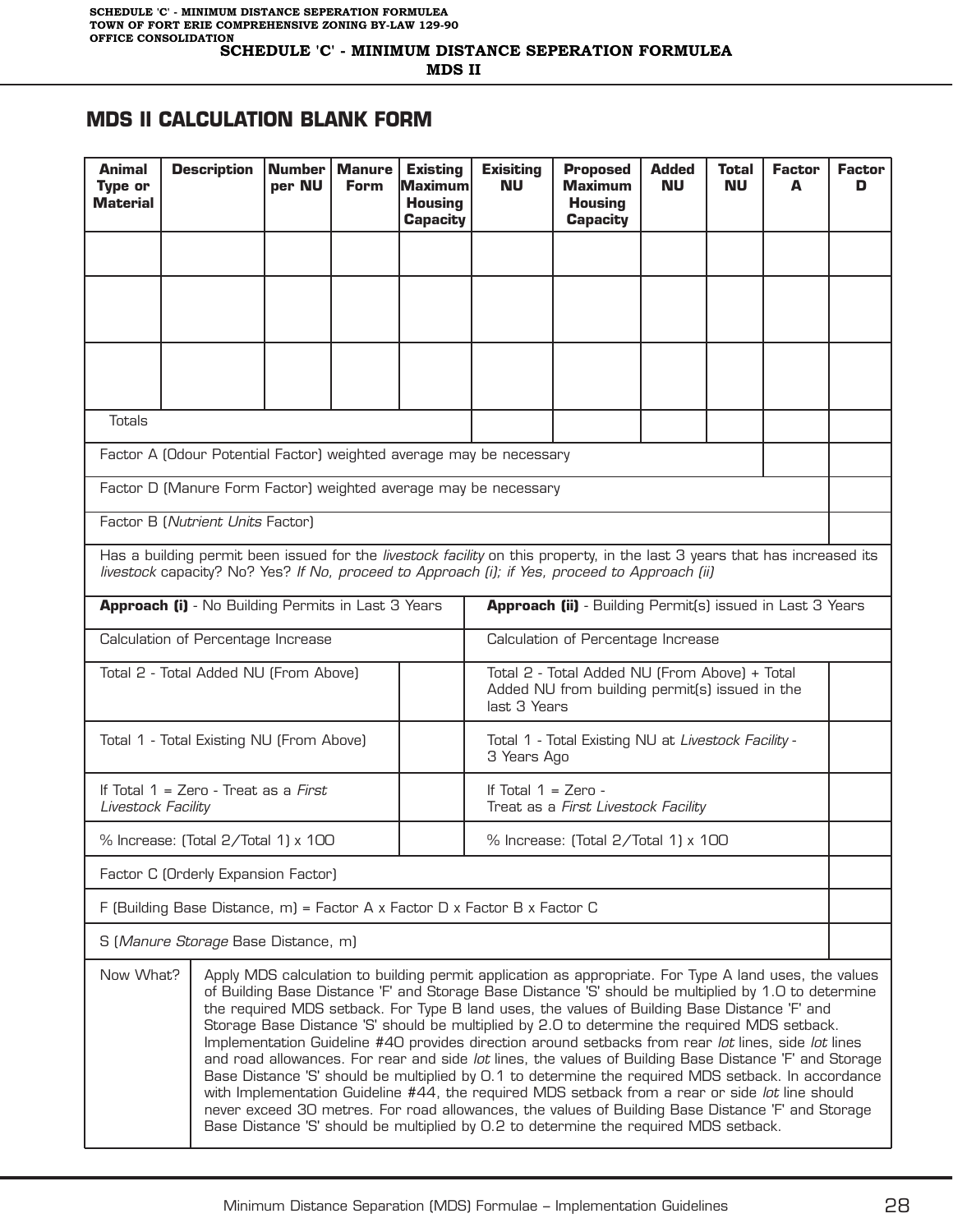**SCHEDULE 'C' - MINIMUM DISTANCE SEPERATION FORMULEA TOWN OF FORT ERIE COMPREHENSIVE ZONING BY-LAW 129-90 OFFICE CONSOLIDATION SCHEDULE 'C' - MINIMUM DISTANCE SEPERATION FORMULEA**

 **MDS II**

# **FACTOR TABLES**

### **Table 1: Factor A (Odour Potential) and Factor D (Manure or Material Form in Storage Facility)**

| <b>Animal</b><br>Type or  | <b>Description</b>                                                                                  | <b>Number</b><br>per NU | <b>Factor</b><br>A | <b>Manure or Material Form in</b><br><b>Permanent Storage</b>                                                 |                                                                            |  |
|---------------------------|-----------------------------------------------------------------------------------------------------|-------------------------|--------------------|---------------------------------------------------------------------------------------------------------------|----------------------------------------------------------------------------|--|
| <b>Material</b>           |                                                                                                     |                         |                    | <b>Liquid Manure:</b><br>Factor $D = 0.8$<br>< 18%<br><b>Dry Matter</b>                                       | <b>Solid Manure:</b><br>Factor $D = 0.7$<br>18 - 100%<br><b>Dry Matter</b> |  |
| Swine                     | Sows with litter, dry sows/boars<br>Segregated Early Weaning (SEW)                                  | 3.33                    |                    | Most systems have<br>liquid manure stored                                                                     | Systems with solid<br>manure inside on                                     |  |
|                           | Sows with litter, dry sows or<br>boars (non-SEW)                                                    | 3.5                     | 1.0                | under the barn slats<br>for short or long                                                                     | deep bedded packs,<br>or with scraped alleys                               |  |
|                           | Breeder gilts (entire barn designed<br>specifically for this purpose)                               | 5                       |                    | periods, or in storages<br>located outside                                                                    |                                                                            |  |
|                           | Weaners $(7 \text{ kg} - 27 \text{ kg})$                                                            | 20                      | 1.1                |                                                                                                               |                                                                            |  |
|                           | Feeders (27 - 105 kg)                                                                               | 6                       | 1.2                |                                                                                                               |                                                                            |  |
| Dairy Cattle <sup>1</sup> | <b>Milking-age cows (dry or milking)</b><br>- Large-framed; $545$ kg - $636$ kg<br>(e.g. Holsteins) | 0.7                     |                    | Free-stall barns with<br>minimal bedding,<br>or sand bedding, or                                              | Tie-stall barns with<br>lots of bedding, or<br>loose housing with          |  |
|                           | - Medium-framed; 455 kg - 545 kg<br>(e.g. Guernseys)                                                | 0.85                    |                    | tie-stall barns with<br>minimal bedding &                                                                     | deep bedded pack,<br>and with or without                                   |  |
|                           | - Small-framed; 364 kg - 455 kg<br>(e.g. Jerseys)                                                   | $\mathbf{1}$            | 0.7                | milking centre<br>washwater added                                                                             | outside yard access                                                        |  |
|                           | Heifers (5 months to freshening)<br>- Large-framed; $182$ kg - $545$ kg<br>(e.g. Holsteins)         | 2                       |                    |                                                                                                               |                                                                            |  |
|                           | - Medium-framed; $148$ kg - $455$ kg<br>(e.g. Guernseys)                                            | 2.4                     |                    |                                                                                                               |                                                                            |  |
|                           | - Small-framed; 125 kg - 364 kg<br>(Jerseys)                                                        | 2.9                     |                    |                                                                                                               |                                                                            |  |
|                           | Calves (0 - 5 months)<br>- Large-framed; $45$ kg - $182$ kg<br>(e.g. Holsteins)                     | 6                       |                    | Free-stall barns with<br>minimal bedding, or<br>sand bedding, or<br>tie-stall barns with<br>minimal bedding & | Bedded pens or stalls<br>or heavily bedded calf<br>hutches that are        |  |
|                           | - Medium-framed; 39 kg - 148 kg<br>(e.g. Guernseys)                                                 | $\overline{7}$          | 0.7                |                                                                                                               | outside                                                                    |  |
|                           | - Small-framed; $30$ kg - $125$ kg<br>(Jerseys)                                                     | 8.5                     |                    | milking centre<br>washwater added                                                                             |                                                                            |  |
| <b>Beef Cattle</b>        | Cows, including calves to weaning<br>(all breeds)                                                   | 1                       | 0.7                | N/A                                                                                                           | Bedded pack barns<br>with or without                                       |  |
|                           | Feeders $(7 - 16$ months)                                                                           | З                       |                    | Slatted floor systems,                                                                                        | outside yard access                                                        |  |
|                           | Backgrounders (7 - 12.5 months)                                                                     | З                       | 0.8                | or barns with minimal                                                                                         |                                                                            |  |
|                           | Shortkeepers (12.5 - 17.5 months)                                                                   | 2                       |                    | bedding & yard scraped<br>to a liquid storage                                                                 |                                                                            |  |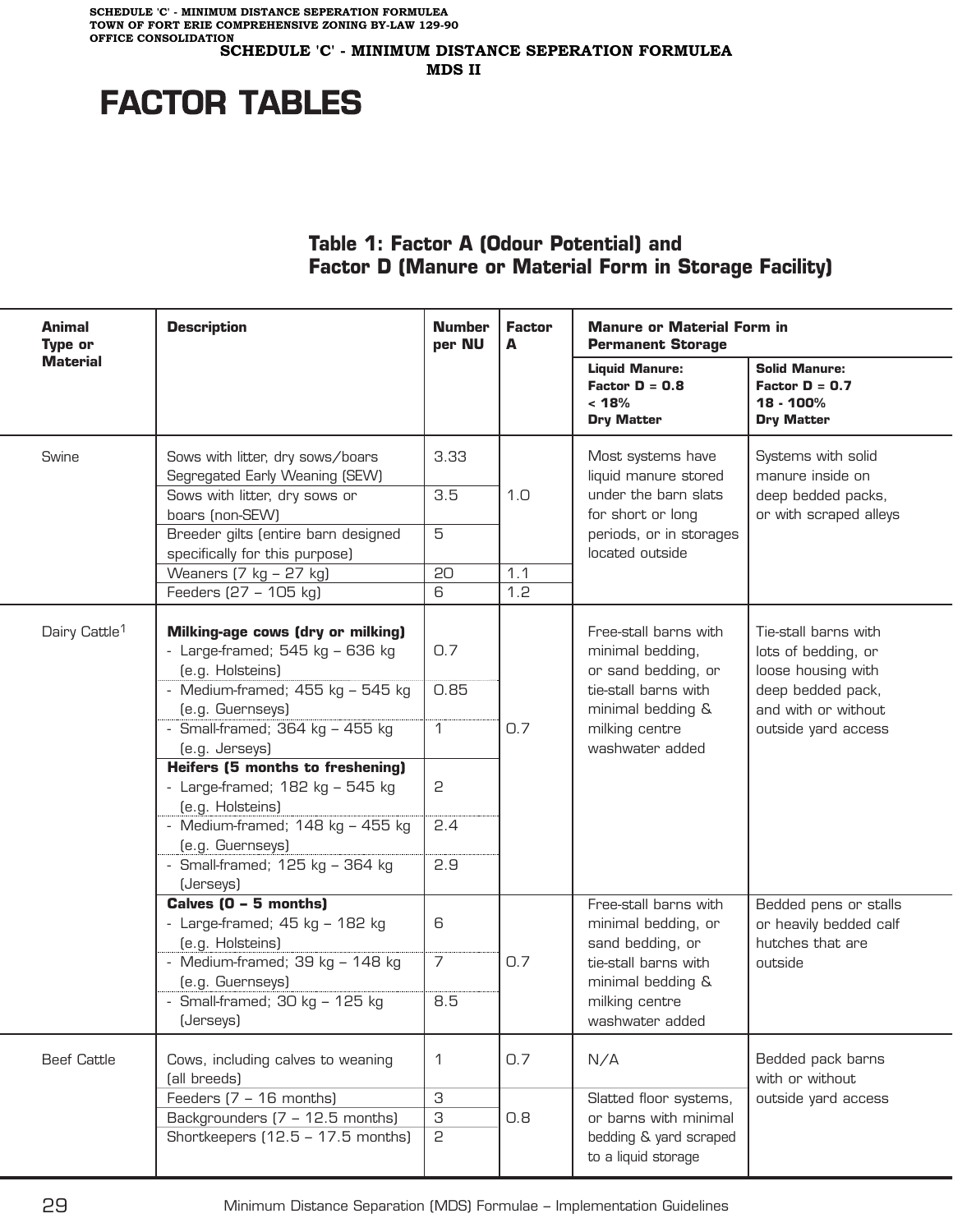i,

L

L

L

#### **SCHEDULE 'C' - MINIMUM DISTANCE SEPERATION FORMULEA**

 **MDS II**

| Animal<br>Type, or | <b>Description</b>                                                                                                                                                                                               | <b>Number</b><br>per NU                        | <b>Factor</b><br>A | <b>Manure or Material Form in</b><br><b>Permanent Storage</b>                   |                                                                             |  |
|--------------------|------------------------------------------------------------------------------------------------------------------------------------------------------------------------------------------------------------------|------------------------------------------------|--------------------|---------------------------------------------------------------------------------|-----------------------------------------------------------------------------|--|
| <b>Material</b>    |                                                                                                                                                                                                                  |                                                |                    | <b>Liquid Manure:</b><br>Factor $D = 0.8$<br>Less than 18%<br><b>Dry Matter</b> | <b>Solid Manure:</b><br>Factor $D = 0.7$<br>18 to 100%<br><b>Dry Matter</b> |  |
| Veal               | Milk-fed<br>Grain-fed                                                                                                                                                                                            | 6<br>6                                         | 1.1<br>0.8         | Slatted floors or<br>slatted stall system                                       | Heavily bedded pack<br>barns                                                |  |
| Goats              | Does & bucks (for meat kids; includes<br>unweaned offspring & replacements)<br>Does & bucks (for dairy; includes<br>unweaned offspring & replacements)<br>Kids (dairy or feeder kids)                            | 8<br>8<br>20                                   | 0.7                | N/A                                                                             | Heavily bedded pack<br>barns                                                |  |
| Sheep              | Ewes & rams (for meat lambs; includes<br>unweaned offspring & replacements)<br>Ewes & rams (dairy operation; includes<br>unweaned offspring & replacements)<br>Lambs (dairy or feeder lambs)                     | 8<br>6<br>20                                   | 0.7                | N/A                                                                             | All sheep systems                                                           |  |
| Horses             | Large-framed, mature; > 681 kg<br>(including unweaned offspring)<br>Medium-framed, mature; 227 kg -<br>680 kg (including unweaned offspring)<br>Small-framed, mature; < 227 kg<br>(including unweaned offspring) | 0.7<br>$\mathbf{1}$<br>2                       | 0.7                | N/A                                                                             | All horse systems                                                           |  |
| Chickens           | Layer hens (for eating eggs; after<br>transfer from pullet barn)<br>Layer pullets (day olds until transferred<br>into layer barn)                                                                                | 150<br>500                                     | 1.0<br>0.7         | Birds in cages,<br>manure belts, no<br>drying of manure,<br>water added         | Birds in cages,<br>manure belts &<br>drying, or floor<br>systems            |  |
|                    | Broiler breeder growers (males/females<br>transferred out to layer barn)                                                                                                                                         | 300                                            | 0.7                | N/A                                                                             | <b>Bedded floors</b>                                                        |  |
|                    | Broiler breeder layers (males/females<br>transferred in from grower barn)                                                                                                                                        | 100                                            | 0.7                | N/A                                                                             | Cage or slatted floor<br>systems                                            |  |
|                    | Broilers on an 8 week cycle<br>Broilers on a 9 week cycle<br>Broilers on a 10 week cycle<br>Broilers on a 12 week cycle<br>Broilers on any other cycle, or if<br>unknown, use 24.8 m <sup>2</sup> /NU            | 350<br>300<br>250<br>200<br>$24.8 \text{ m}^2$ | 0.7                | N/A                                                                             | Bedded floor systems                                                        |  |
| Turkeys            | Turkey pullets (day old until transferred<br>to layer turkey barn)<br>Turkey breeder layers (males/females                                                                                                       | 267<br>67                                      |                    |                                                                                 |                                                                             |  |
|                    | transferred in from grower barn)<br>Breeder toms<br>Broilers (day olds to 6.2 kg)<br>Hens (day olds up to 6.2 kg to<br>10.8 kg; 7.5 kg is typical)<br>Toms (day olds to over 10.8 to 20 kg;                      | 45<br>133<br>105<br>75                         | 0.7                | N/A                                                                             | Bedded floor systems                                                        |  |
|                    | 14.5 kg is typical)<br>Turkeys at any other weights, or if<br>unknown, use 24.8 m <sup>2</sup> /NU                                                                                                               | $24.8 \text{ m}^2$                             |                    |                                                                                 |                                                                             |  |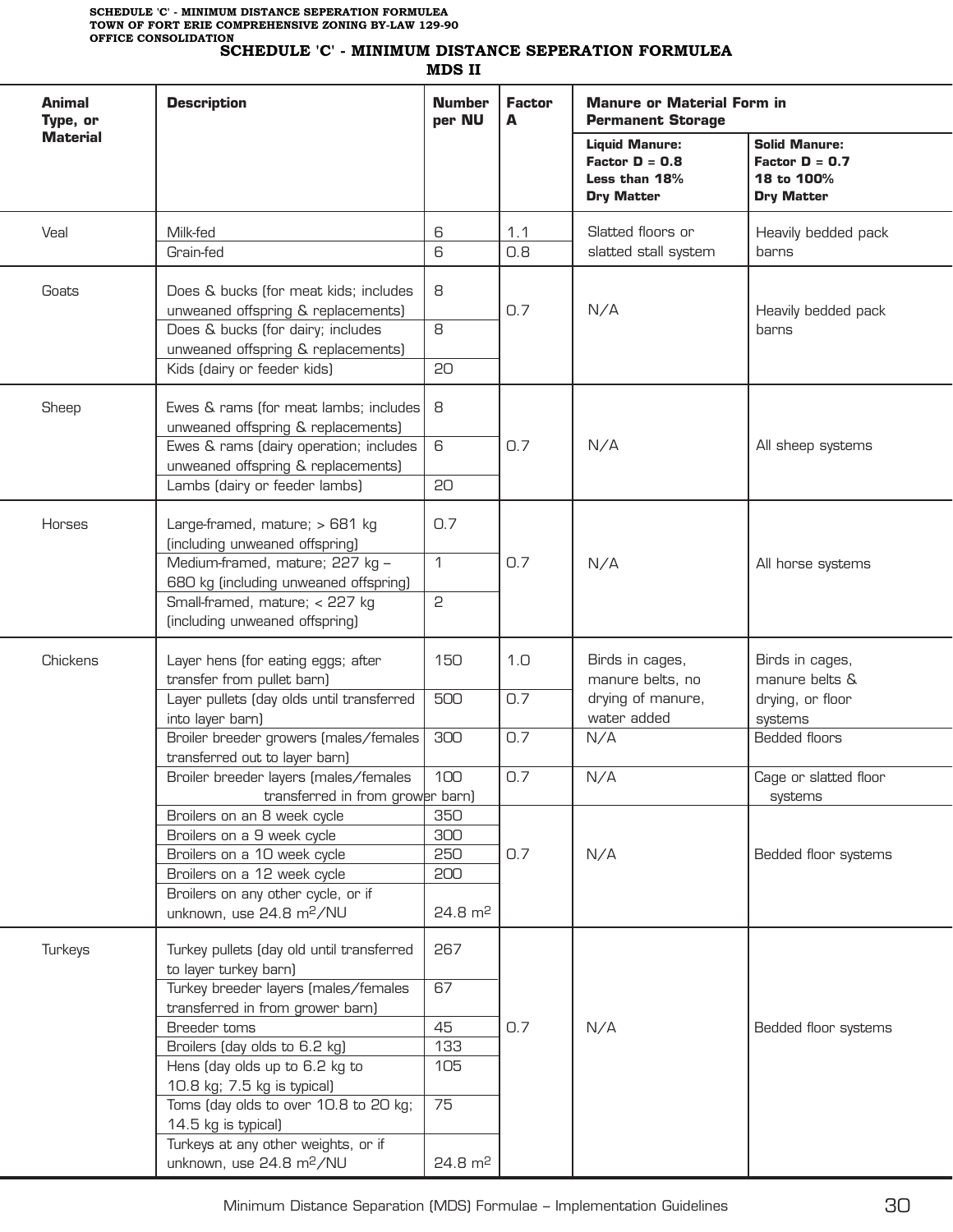**MDS II**

| Animal<br>Type, or | <b>Description</b>                                                                                     | <b>Number</b><br>per NU                  | <b>Factor</b><br>A | <b>Manure or Material Form in</b><br><b>Permanent Storage</b>                   |                                                                             |
|--------------------|--------------------------------------------------------------------------------------------------------|------------------------------------------|--------------------|---------------------------------------------------------------------------------|-----------------------------------------------------------------------------|
| <b>Material</b>    |                                                                                                        |                                          |                    | <b>Liquid Manure:</b><br>Factor $D = 0.8$<br>Less than 18%<br><b>Dry Matter</b> | <b>Solid Manure:</b><br>Factor $D = 0.7$<br>18 to 100%<br><b>Dry Matter</b> |
| Quail<br>Partridge | Use 24.8 m <sup>2</sup> /NU<br>Use 24.8 m <sup>2</sup> /NU                                             | $24.8 \text{ m}^2$<br>$24.8 \text{ m}^2$ | 0.7                | N/A                                                                             | Bedded floor systems                                                        |
| Pheasants          | Use 24.8 m <sup>2</sup> /NU                                                                            | $24.8 \text{ m}^2$                       |                    |                                                                                 |                                                                             |
| Squab              | Use 24.8 m <sup>2</sup> /NU                                                                            | $24.8 \text{ m}^2$                       |                    |                                                                                 |                                                                             |
| Rheas              | Adults (includes replacements                                                                          | 13                                       |                    |                                                                                 |                                                                             |
|                    | & market birds)                                                                                        |                                          |                    |                                                                                 |                                                                             |
| Emus               | Adults (includes replacements<br>& market birds)                                                       | 12                                       |                    |                                                                                 |                                                                             |
| Ostriches          | Adults (includes replacements<br>& market birds)                                                       | $\overline{4}$                           |                    |                                                                                 |                                                                             |
| <b>Ducks</b>       | Peking                                                                                                 | 105                                      | 0.8                | Wire mesh                                                                       | Bedded floor systems                                                        |
|                    | Muscovy, use 24.8 m <sup>2</sup> /NU                                                                   | $24.8 \text{ m}^2$                       |                    | flooring systems                                                                |                                                                             |
| Geese              | Use 24.8 m <sup>2</sup> /NU                                                                            | $24.8 \text{ m}^2$                       |                    |                                                                                 |                                                                             |
| Rabbits            | Breeding females (including males,                                                                     | 40                                       | 0.8                | N/A                                                                             | Cage or floor systems                                                       |
| Chinchillas        | replacements & market animals)<br>Breeding females (including males,<br>replacements & market animals) | 320                                      |                    |                                                                                 |                                                                             |
| Fox                | Breeding females (including males,<br>replacements & market animals)                                   | 25                                       | 1.0                |                                                                                 |                                                                             |
| Mink               | Breeding females (including males,<br>replacements & market animals)                                   | 90                                       |                    |                                                                                 |                                                                             |
| <b>Bison</b>       | Adults (includes unweaned calves<br>& replacements)                                                    | 1.3                                      |                    |                                                                                 |                                                                             |
|                    | Feeders (170 kg - 477 kg)                                                                              | $\overline{4}$                           |                    |                                                                                 |                                                                             |
| Llama              | Adults (includes unweaned young<br>& replacements)                                                     | 5                                        |                    | N/A                                                                             | Bedded pack barns<br>with outside access or                                 |
|                    | Feeders (45 kg - 86 kg)                                                                                | 16                                       | 0.7                |                                                                                 | outside confinement                                                         |
| Alpaca             | Adults (includes unweaned young<br>& replacements)                                                     | 8                                        |                    |                                                                                 | areas                                                                       |
|                    | Feeders (23 kg - 48 kg)                                                                                | 26                                       |                    |                                                                                 |                                                                             |
| Wild Boar          | Breeding age sows (includes boars,<br>replacements & weaned piglets<br>to 27 kg)                       | 5                                        |                    |                                                                                 |                                                                             |
|                    | Finishing boars (27 kg - 86 kg)                                                                        | $\overline{7}$                           |                    |                                                                                 | Continued                                                                   |
|                    |                                                                                                        |                                          |                    |                                                                                 |                                                                             |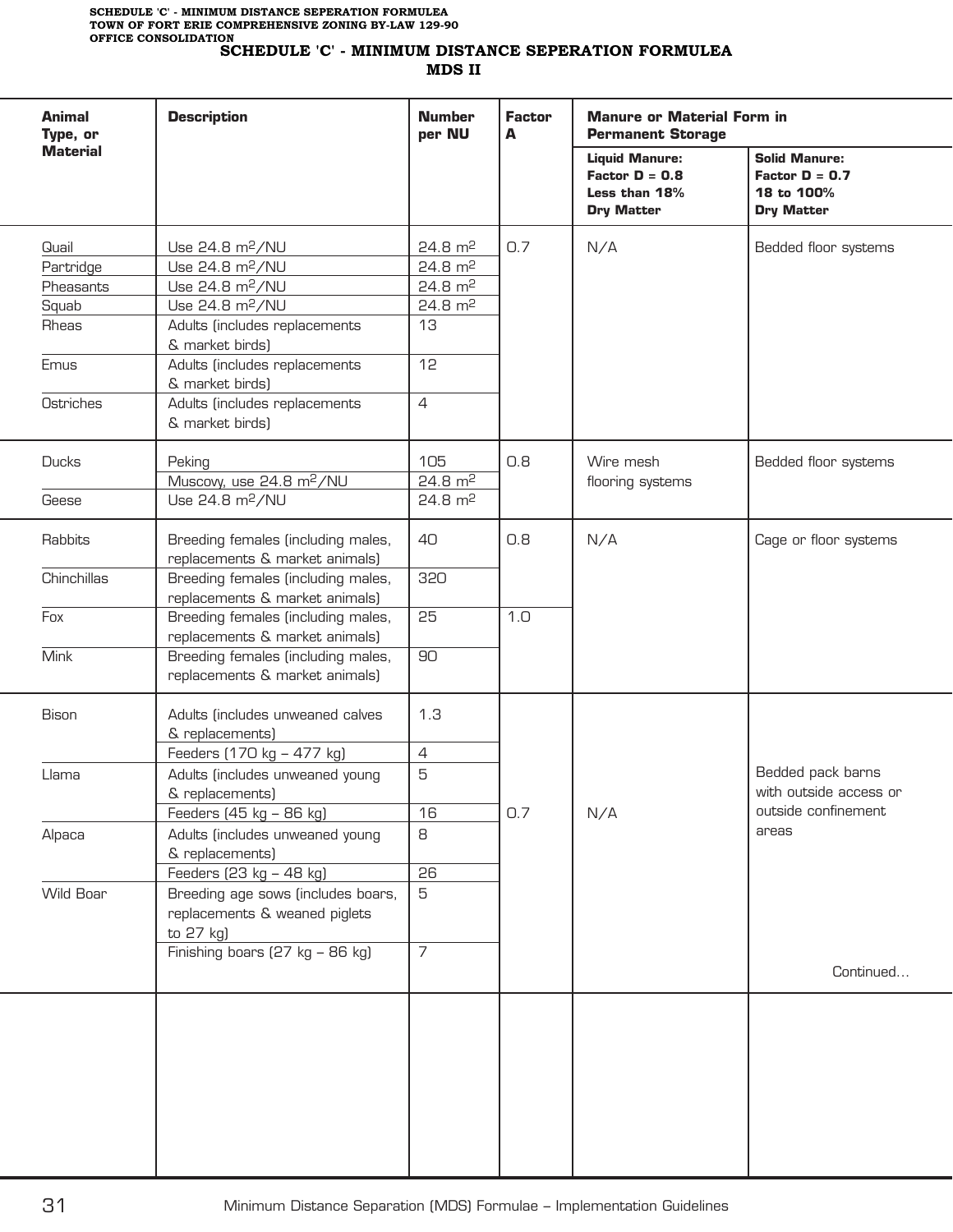#### **SCHEDULE 'C' - MINIMUM DISTANCE SEPERATION FORMULEA**

 **MDS II**

| <b>Animal</b><br>Type, or<br><b>Material</b>                                                          | <b>Description</b>                                                                                                                                                                                                                                                                                                                                                                                                                    | <b>Number</b><br>per NU                                                  | <b>Factor</b><br>A | <b>Manure or Material Form in</b><br><b>Permanent Storage</b>                   |                                                                             |  |
|-------------------------------------------------------------------------------------------------------|---------------------------------------------------------------------------------------------------------------------------------------------------------------------------------------------------------------------------------------------------------------------------------------------------------------------------------------------------------------------------------------------------------------------------------------|--------------------------------------------------------------------------|--------------------|---------------------------------------------------------------------------------|-----------------------------------------------------------------------------|--|
|                                                                                                       |                                                                                                                                                                                                                                                                                                                                                                                                                                       |                                                                          |                    | <b>Liquid Manure:</b><br>Factor $D = 0.8$<br>Less than 18%<br><b>Dry Matter</b> | <b>Solid Manure:</b><br>Factor $D = 0.7$<br>18 to 100%<br><b>Dry Matter</b> |  |
| Deer                                                                                                  | <b>White tailed deer</b><br>- Adults > 24 mo (including<br>unweaned offspring)<br>- Feeders<br><b>Red deer</b><br>- Adults > 24 mo (including<br>unweaned offspring)<br>- Feeders<br><b>Elk</b><br>- Adults > 24 mo (including<br>unweaned offspring)<br>- Feeders<br>Elk/deer hybrids<br>- Adults > 24 mo (including<br>unweaned offspring)<br>- Feeders<br><b>Fallow deer</b><br>- Adults > 24 mo (including<br>unweaned offspring) | 11<br>21<br>$\overline{7}$<br>14<br>2<br>6<br>$\overline{4}$<br>10<br>13 | 0.7                | N/A                                                                             | Bedded pack barns<br>with outside access OR<br>outside confinement<br>areas |  |
|                                                                                                       | - Feeders                                                                                                                                                                                                                                                                                                                                                                                                                             | 23                                                                       |                    |                                                                                 |                                                                             |  |
| Other livestock<br>not listed in this<br>table                                                        | To determine the number per NU,<br>add up the total maximum live<br>weight of animals and divide by the<br>weight of animals per NU in the<br>next column                                                                                                                                                                                                                                                                             | 453.6 kg<br>$(1000$ lbs)                                                 | 0.8                | All storages with liquid<br>manure                                              | All storages with solid<br>manure                                           |  |
| Manure<br>imported<br>to a lot not<br>generating<br>$m$ anure $2$                                     | Maximum capacity of permanent<br>storages at any time: solid<br>or liquid capacity                                                                                                                                                                                                                                                                                                                                                    | $19.8 \text{ m}^3$<br>(700 ft <sup>3</sup> )                             | 1.2                | All storages with liquid<br>manure                                              | All storages with solid<br>manure                                           |  |
| Storages for<br>digestate from<br>an Anaerobic<br>Digester (odours<br>reduced during<br>this process) | Maximum capacity of permanent<br>storages at any time: solid<br>or liquid capacity                                                                                                                                                                                                                                                                                                                                                    | $19.8 \text{ m}^3$<br>(700 ft <sup>3</sup> )                             | 0.5                | All storages with liquid<br>manure                                              | All storages with solid<br>manure                                           |  |

1. On farms with 100 milking-age cows (dry & milking), there are usually about 20 replacement calves and 80 replacement heifers.

2. Average value for typical types of manures that might be imported to a lot, such as poultry, dairy, beef, swine, horse or other manure.

N/A = Not Applicable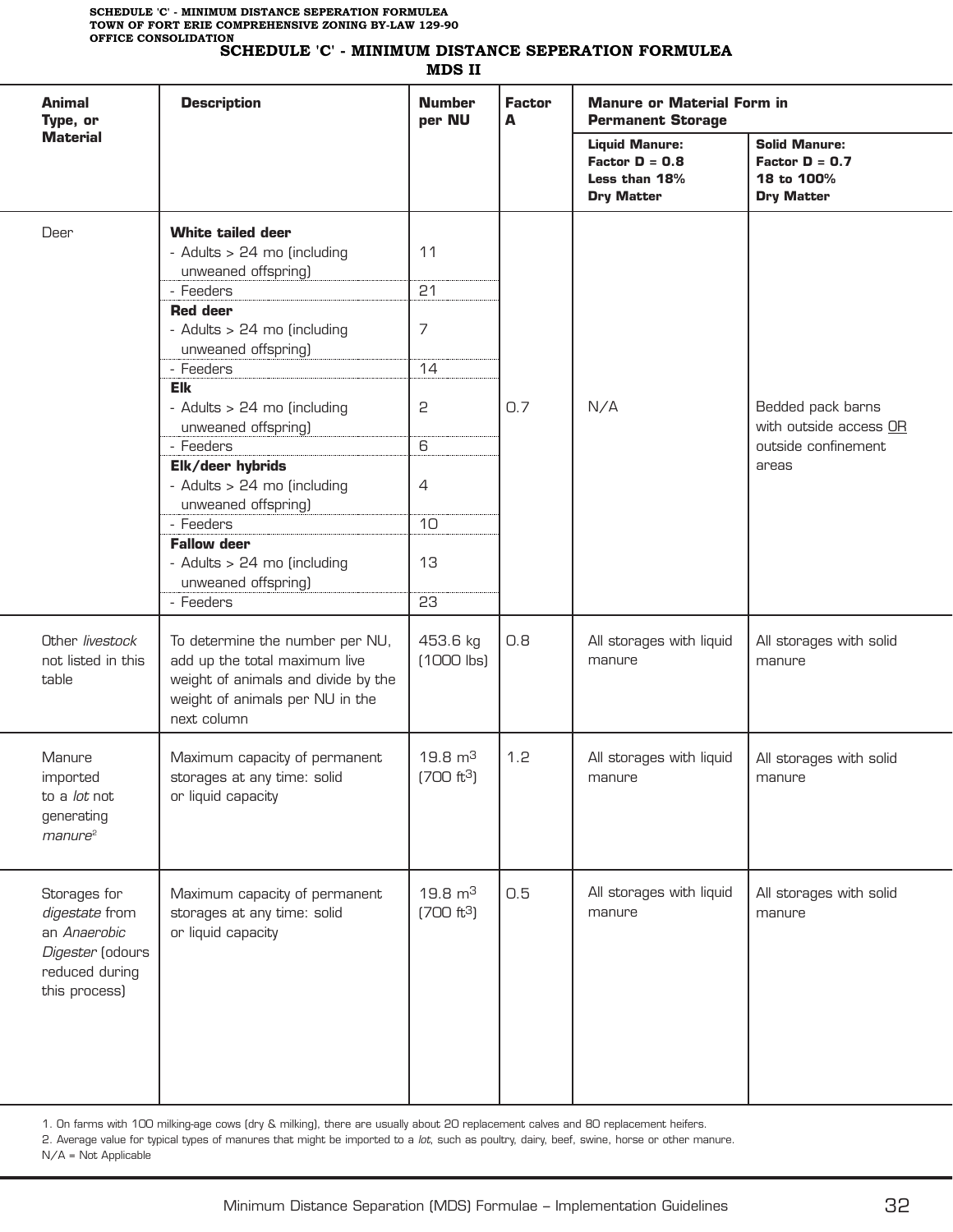# **Table 2: Factor B (Nutrient Units Factor)**

In using Table 2 to determine Factor B, it may be necessary to interpolate a value for Factor B. For example, you determine the total number of *nutrient units* at a *livestock facility* to be 255 NU. Table 2 provides a value for Factor B for 250 NU and for 260 NU, but not for 255 NU. The value of Factor B for 250 NU is 435 and the value of Factor B for 260 NU is 441. To determine Factor B for 255 NU interpolate between the numbers 435 and 441. In this example, the value of Factor B for 255 NU is 438.

When interpolating a value for Factor B do not include more than two decimal places. Interpolated values with more than two decimal places should be rounded accordingly. For example, if an interpolated value for Factor B is calculated as 499.238, then use a value of 499.24 for Factor B in the MDS calculation.

For operations less than 5 NU in size, do not interpolate, but use a Factor B of 150. For operations greater than 5000 NU in size, contact OMAFRA staff to determine Factor B.

| Final NU                          | Factor B         |
|-----------------------------------|------------------|
| 46                                | 252              |
| 47                                | $\overline{254}$ |
| 48                                | 256              |
| $\frac{49}{ }$                    | 258              |
| 50                                | ؟<br>260         |
| 52                                | 264              |
| 54                                | 268              |
| 56                                | <u>575</u>       |
| $\frac{6}{58}$                    | $\frac{276}{2}$  |
| 60                                | 280              |
| $\overline{62}$                   | 282              |
| 64                                | 284              |
| 66                                | 285              |
|                                   | $\frac{287}{5}$  |
| 68<br>70<br>72                    | 289              |
|                                   | 291              |
| $\overline{2}\overline{4}$        | 593              |
| 76                                | 294              |
| 78                                | ρç<br>36         |
| $\frac{1}{80}$                    | 298              |
| $\overline{82}$                   | $\frac{1}{300}$  |
| 84                                | 301              |
| 86                                | $\frac{303}{1}$  |
|                                   |                  |
| $\frac{88}{90}$                   | 305<br>307       |
| 92                                | 309              |
| 94                                | 310              |
| 96                                | 312              |
| 98                                | 314              |
| 100                               | 316              |
| $\overline{10}2$                  | 318              |
| 104                               | <u>320</u>       |
| 10<br>36                          | 355              |
| $\frac{1}{108}$                   | 324              |
| 110                               | 326              |
| $\overline{112}$                  | 329              |
| 114                               | 331              |
| 116                               | 333              |
| $\overline{11}$<br>$\overline{8}$ | 335              |
| $\overline{120}$                  | 337              |
| 122                               | 339              |

| <b>Final NU</b>   | <b>Factor B</b> |
|-------------------|-----------------|
| 124               | 340             |
| 126               | 342             |
| 128               | 344             |
| 130               | 346             |
| $\overline{1}35$  | 351             |
| 140               | 355             |
| 145               | 360             |
| $\overline{1}50$  | 364             |
| 155               | 368             |
| 160               | <u>375</u>      |
| $\frac{15}{165}$  | 376             |
| $\overline{17}$ O | 380             |
| 175               | 384             |
| 180<br>J          | 388             |
| 185               | 392             |
| $\overline{190}$  | 395             |
| 195               | 399             |
| 200               | 402             |
| 205               | 406             |
| $\overline{210}$  | 409             |
| 215               | 413             |
| 220<br>ć          | 416             |
| 225               | 419             |
| 230               | 423             |
| 235               | 426             |
| ć<br>240<br>J     | 429             |
| 245               | 432             |
| 250               | 435             |
| $\frac{260}{260}$ | 441             |
| 270<br>J          | 447             |
| 280               | 453             |
| 290               | 458             |
| 300               | 464             |
| 310<br>1          | 469             |
| $\overline{320}$  | 474             |
| 330               | 480             |
| $\frac{340}{278}$ | 485             |
| 35C<br>1          | 490<br>ך        |
| 360               | 494             |
| 370               | 499             |
|                   |                 |
| 380               | 504             |

| Final NU           | <b>Factor B</b>  |
|--------------------|------------------|
| 390                | 508              |
| $\frac{400}{ }$    | $5\overline{13}$ |
| 410                | 517              |
| 420                | 522              |
| 430                | 526              |
| 440                | 530              |
| 450                | 535              |
| 460                | 539              |
| 470                | 543              |
| 480                | 547              |
| 490                | 551              |
| 500                | 555              |
| 520                | 562              |
| 540                | 570              |
| 560                | 577              |
| 580                | 584              |
| 600                | 591              |
| 620                | 598              |
| 640                | 605              |
| 660                | 611              |
| 680                | 618              |
| 700                | 624              |
| 750                | 639              |
| 800                | 654              |
| 850                | 668              |
| 900                | 681              |
| 950                | 694              |
| 1000               | 707              |
| 1100               | 731              |
| $\overline{1}$ 200 | 753              |
| $\frac{1}{1300}$   | 775              |
| 1400               | 795              |
| 1500               | 815              |
| 2000               | 870              |
| 3000               | 980              |
| 4000               | 1090             |
| 5000               | 1200             |
| Greater            | Contact          |
| than               | <b>OMAFRA</b>    |
| 5000               | staff            |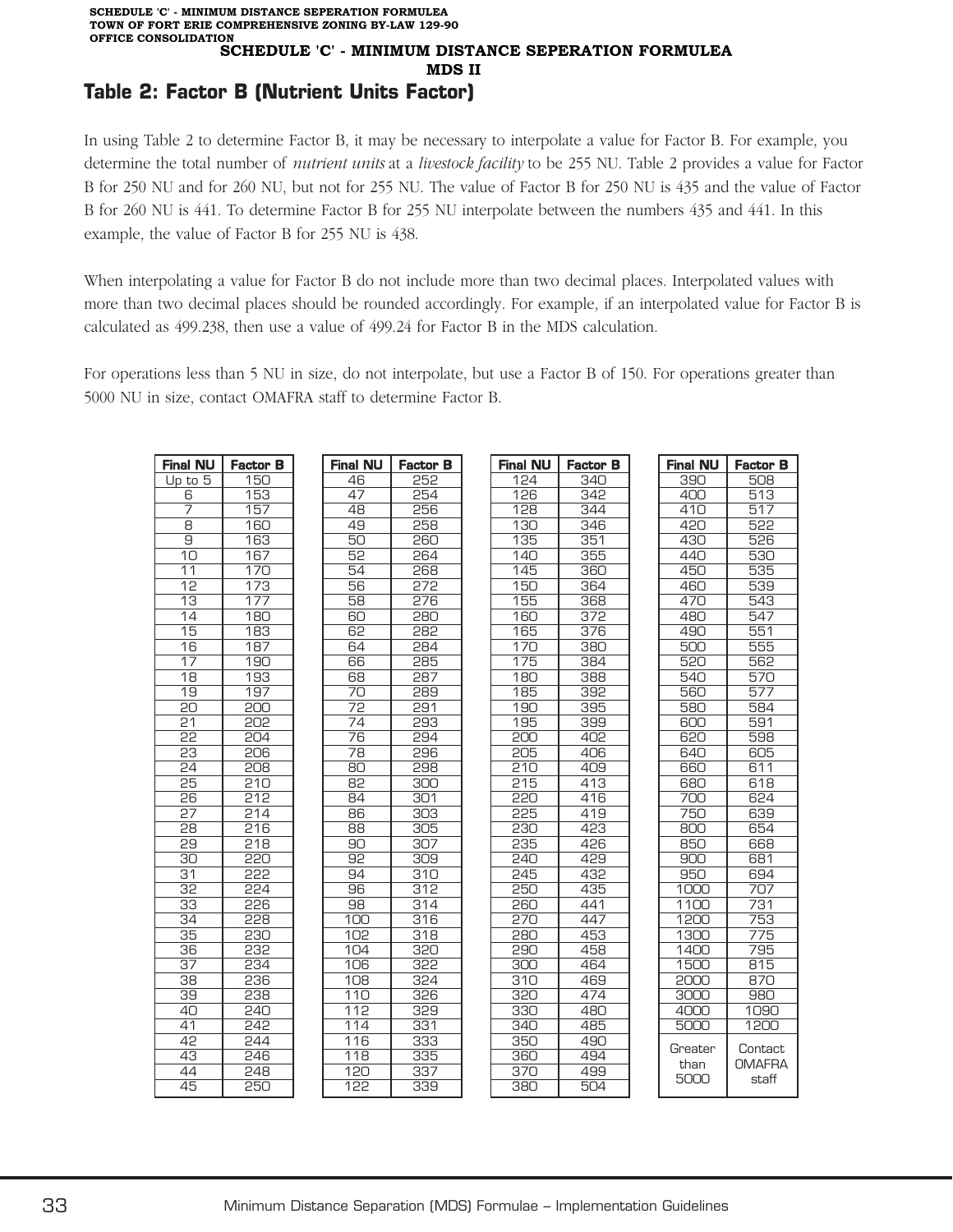# **Table 3: Factor C (Orderly Expansion Factor)**

In using Table 3 to determine Factor C, it may be necessary to interpolate a value for Factor C. For example, you determine the percentage increase at a *livestock facility* to be 155%. Table 3 provides a value for Factor C for a 150% increase, and for a 160% increase, but not for a 155% increase. The value of Factor C for a 150% increase is 0.9371 and the value of Factor C for a 160% increase is 0.9497. To determine Factor C for a 155% increase interpolate between the numbers 0.9371 and 0.9497. In this example, the value of Factor C for a 155% increase is 0.9434.

When interpolating a value for Factor C do not include more than four decimal places. Interpolated values with more than four decimal places should be rounded accordingly. For example, if an interpolated value for Factor C is calculated as 0.977643, then use a value of 0.9776 for Factor C in the MDS calculation.

For operations with a 0% increase, or a decrease, i.e. 'negative' percentage increase, use a value of 0.5000 for Factor C. Do not interpolate below a value of 0.5000. For operations with a 700% increase or greater, or for a *first livestock facility*, use a value of 1.1400 for Factor C. Do not interpolate above a value of 1.1400.

| % Increase in         | <b>Factor C</b> | % Increase in         | <b>Factor C</b> | % Increase in          | <b>Factor C</b> |
|-----------------------|-----------------|-----------------------|-----------------|------------------------|-----------------|
| <b>Nutrient Units</b> |                 | <b>Nutrient Units</b> |                 | <b>Nutrient Units</b>  |                 |
| 0% increase or        |                 | 27%                   | 0.6674          | 80%                    | 0.8484          |
| decreases             | 0.5000          | 28%                   | 0.6736          | 85%                    | 0.8547          |
| ('negative' increase) |                 | 29%                   | 0.6798          | 90%                    | 0.8610          |
| 1%                    | 0.5062          | 30%                   | 0.6860          | 95%                    | 0.8674          |
| 2%                    | 0.5124          | 31%                   | 0.6922          | 100%                   | 0.8737          |
| 3%                    | 0.5186          | 32%                   | 0.6984          | 105%                   | 0.8800          |
| 4%                    | 0.5248          | 33%                   | 0.7046          | 110%                   | 0.8864          |
| 5%                    | 0.5310          | 34%                   | 0.7108          | 115%                   | 0.8927          |
| 6%                    | 0.5372          | 35%                   | 0.7170          | 120%                   | 0.8990          |
| 7%                    | 0.5434          | 36%                   | 0.7232          | 125%                   | 0.9054          |
| 8%                    | 0.5496          | 37%                   | 0.7294          | 130%                   | 0.9117          |
| 9%                    | 0.5558          | 38%                   | 0.7356          | 135%                   | 0.9180          |
| 10%                   | 0.5620          | 39%                   | 0.7418          | 140%                   | 0.9244          |
| 11%                   | 0.5682          | 40%                   | 0.7480          | 145%                   | 0.9307          |
| 12%                   | 0.5744          | 41%                   | 0.7542          | 150%                   | 0.9371          |
| 13%                   | 0.5806          | 42%                   | 0.7604          | 160%                   | 0.9497          |
| 14%                   | 0.5868          | 43%                   | 0.7666          | 170%                   | 0.9624          |
| 15%                   | 0.5930          | 44%                   | 0.7728          | 180%                   | 0.9751          |
| 16%                   | 0.5992          | 45%                   | 0.7790          | 190%                   | 0.9877          |
| 17%                   | 0.6054          | 46%                   | 0.7852          | 200%                   | 1.0000          |
| 18%                   | 0.6116          | 47%                   | 0.7914          | 300%                   | 1.0280          |
| 19%                   | 0.6178          | 48%                   | 0.7976          | 400%                   | 1.0560          |
| 20%                   | 0.6240          | 49%                   | 0.8038          | 500%                   | 1.0840          |
| 21%                   | 0.6302          | 50%                   | 0.8100          | 600%                   | 1.1120          |
| 22%                   | 0.6364          | 55%                   | 0.8167          | 700% increase,         | 1.1400          |
| 23%                   | 0.6426          | 60%                   | 0.8230          | or more, or            |                 |
| 24%                   | 0.6488          | 65%                   | 0.8294          | <b>First Livestock</b> |                 |
| 25%                   | 0.6550          | 70%                   | 0.8357          | Facility on lot        |                 |
| 26%                   | 0.6612          | 75%                   | 0.8420          | of record.             |                 |

### **Table 4: Factor E (Encroaching Land Use Factor)**

| <b>Encroaching Land Use</b> | <b>Factor E</b> |
|-----------------------------|-----------------|
| Type A Land Use             |                 |
| Type B Land Use             |                 |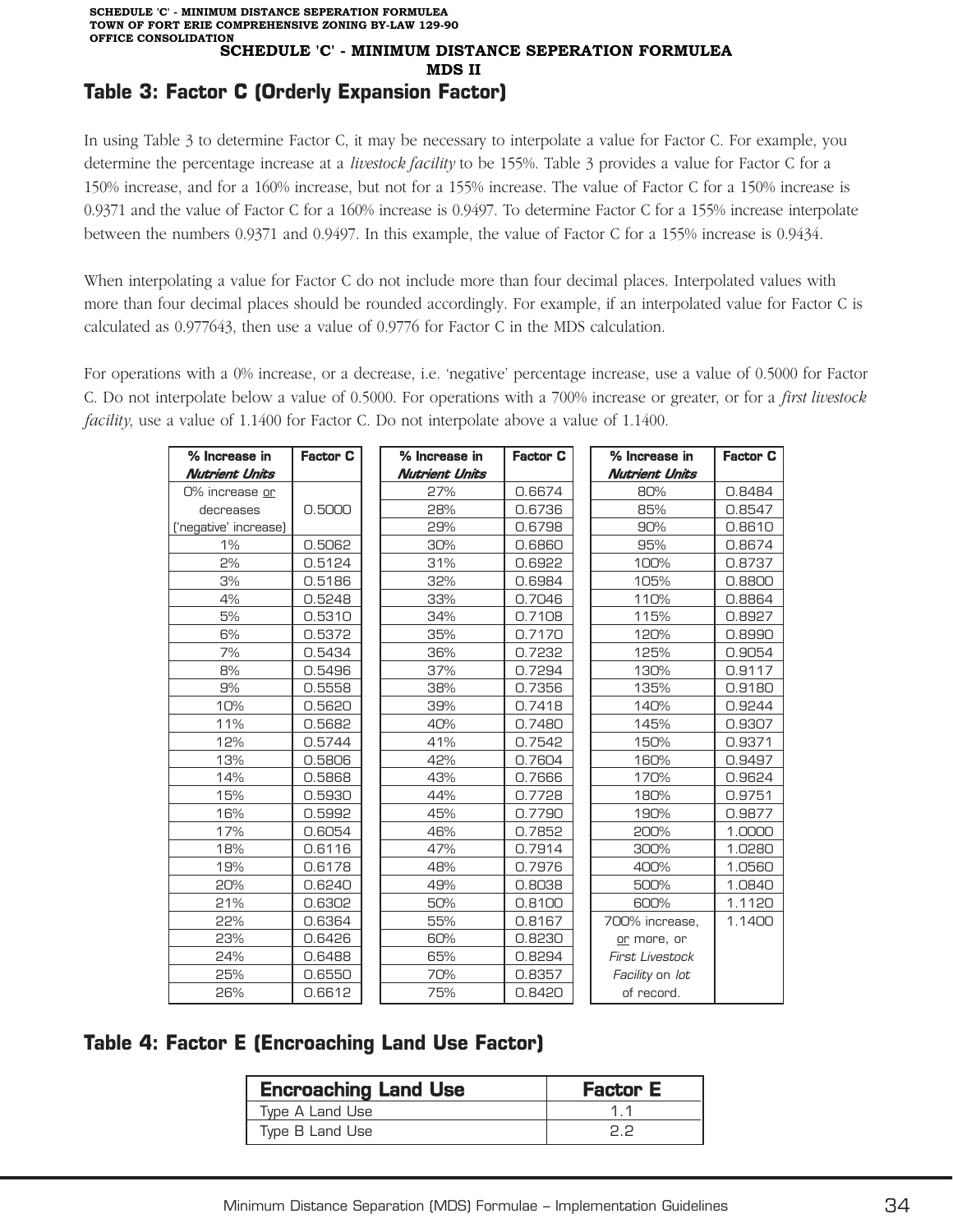## **Table 5: Permanent Manure or Material Storage Types**

**Solid** *Manure***: 18% dry matter, or more Liquid** *Manure***: Less than 18% dry matter** *Digestate***: Less than 18% dry matter**

| <b>Storage</b><br><b>Odour</b><br><b>Potential</b> | Solid or<br><b>Liquid</b><br><b>System</b> | <b>Inside</b><br>or Outside<br><b>Livestock</b><br><b>Facility</b> | <b>Number</b><br>referred<br>to in<br><b>Table 6</b><br>(View<br>images in<br><b>Appendix A)</b> | <b>Description of permanent manure</b><br>storages being sited by MDS II, or<br>encroached upon through<br><b>MDS I application</b>                                                                                                                             |
|----------------------------------------------------|--------------------------------------------|--------------------------------------------------------------------|--------------------------------------------------------------------------------------------------|-----------------------------------------------------------------------------------------------------------------------------------------------------------------------------------------------------------------------------------------------------------------|
|                                                    |                                            | Inside                                                             | V <sub>1</sub>                                                                                   | Solid, inside, bedded pack<br>(manure accumulates under livestock over time)                                                                                                                                                                                    |
| Very Low                                           | Solid                                      | Outside                                                            | V <sub>2</sub>                                                                                   | Solid, outside, covered<br>(cover keeps off precipitation to prevent runoff)                                                                                                                                                                                    |
|                                                    |                                            |                                                                    | V3                                                                                               | Solid, outside, no cover, greater than or equal 30% dry matter<br>(manure is dry enough that a flowpath option can be used for<br>runoff control (Nutrient Management Act, 2002)                                                                                |
|                                                    |                                            |                                                                    | V <sub>4</sub>                                                                                   | Solid, outside, no cover, 18% to less than 30% dry matter,<br>with covered liquid runoff storage<br>(manure not dry enough to soak up precipitation, so a liquid<br>runoff storage needed, but it has a permanent, tight cover                                  |
|                                                    |                                            | Inside                                                             | V <sub>5</sub>                                                                                   | Liquid, inside, underneath slatted floor<br>(manure is stored under the animals in the barn)                                                                                                                                                                    |
|                                                    | Liquid                                     | Outside                                                            | V <sub>6</sub>                                                                                   | Liquid, outside, with a permanent, tight fitting cover<br>(negative pressure tarp, concrete lid, inflatable dome, etc.)                                                                                                                                         |
|                                                    |                                            |                                                                    | V <sub>7</sub>                                                                                   | Liquid, (digestate), outside, no cover (all manure has been<br>treated through anaerobic digestion, or a similar process<br>that reduces odours)                                                                                                                |
|                                                    | Solid                                      | Outside                                                            | L1                                                                                               | Solid, outside, no cover, 18% to less than 30% dry matter,<br>with uncovered liquid runoff storage<br>(manure not dry enough to soak up precipitation, so a liquid Low<br>runoff storage needed, but it is uncovered, producing more<br>odour than in V4 above) |
|                                                    | Liquid                                     | Outside                                                            | L <sub>2</sub>                                                                                   | Liquid, outside, with a permanent floating cover<br>(tarps, foam panels, etc.)                                                                                                                                                                                  |
| Medium                                             | Liquid                                     | Outside                                                            | M1                                                                                               | Liquid, outside, no cover, straight-walled storage<br>(usually circular or rectangular concrete, or steel storages)                                                                                                                                             |
|                                                    |                                            |                                                                    | M <sub>2</sub>                                                                                   | Liquid, outside, roof, but with open sides<br>(roof keeps off precipitation, but the open sides allow wind to<br>travel over the manure and carry odours)                                                                                                       |
| High                                               | Liquid                                     | Outside                                                            | H1                                                                                               | Liquid, outside, no cover, sloped-sided storage<br>(earthen manure storages, but not earthen runoff storages<br>associated with a solid manure storage which are L1 above)                                                                                      |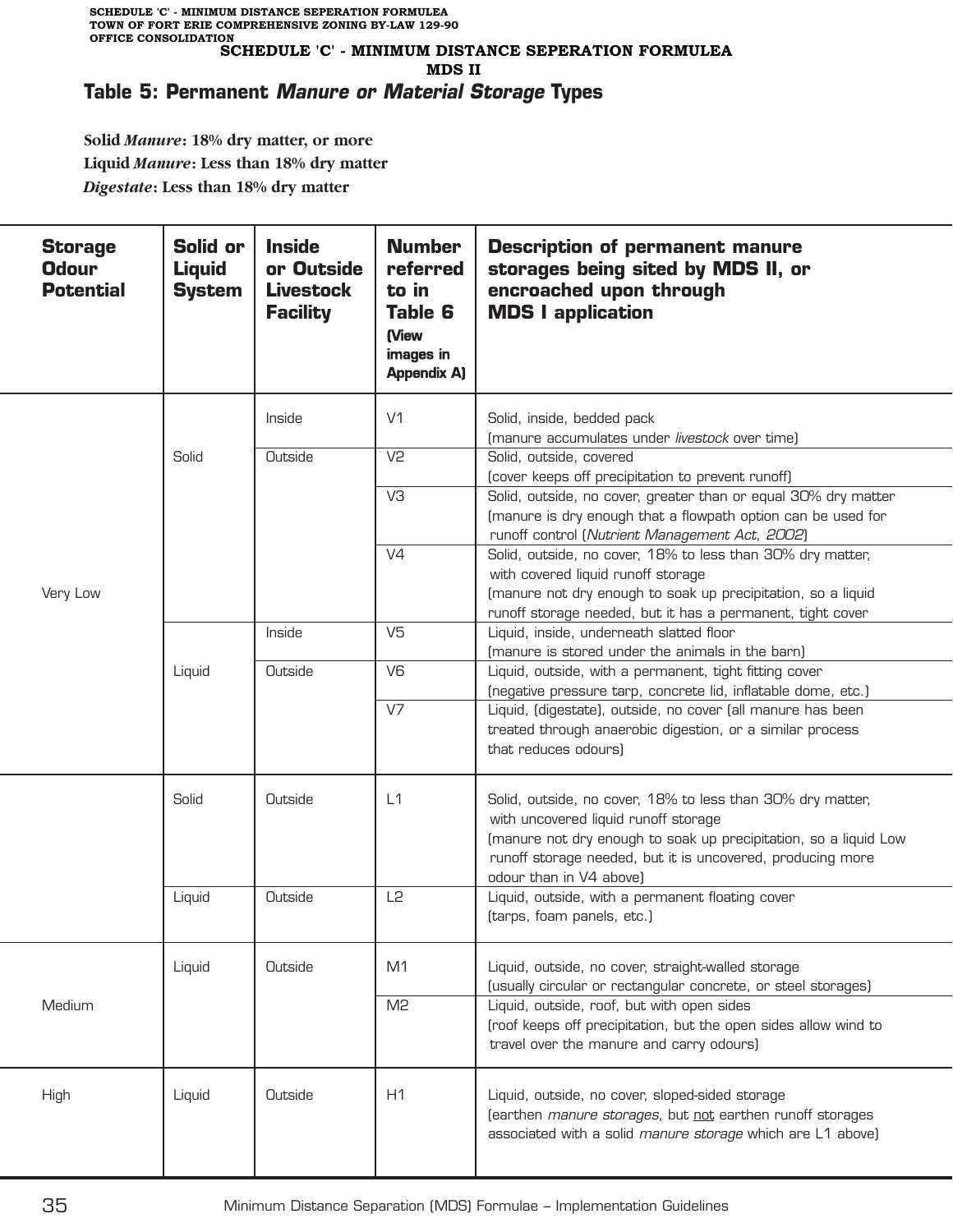#### **SCHEDULE 'C' - MINIMUM DISTANCE SEPERATION FORMULEA TOWN OF FORT ERIE COMPREHENSIVE ZONING BY-LAW 129-90 OFFICE CONSOLIDATION SCHEDULE 'C' - MINIMUM DISTANCE SEPERATION FORMULEA MDS II**

## **Table 6: MDS I/II Separation Distances for Permanent Manure or Material Storage Types in Table 5**

In using Table 6 to determine a value for 'S' – Storage Separation Distance, in some instances it may be necessary to interpolate a value.

For example, you determine the value for Encroachment Base Distance 'F' to be 106 metres. From Table 5, you have determined that the *livestock facility* uses a storage facility with an odour potential that is considered medium (M1).

Table 6 provides a value for Storage Separation Distance 'S' for an M1 Storage for an Encroachment Base Distance 'F' of 100 metres and for an Encroachment Base Distance 'F' of 110 metres, but not for an Encroachment Base Distance 'F' of 106 metres. The value of Storage Separation Distance 'S' for an M1 Storage with an Encroachment Base Distance 'F' of 100 metres, is 190 metres. The value of Storage Separation Distance 'S' for an M1 Storage with an Encroachment Base Distance 'F' of 110 metres, is 199 metres. To determine the value of Storage Separation Distance 'S' for an M1 Storage, with an Encroachment Base Distance 'F' of 106 metres interpolate between the numbers 190 and 199. In this example, the value of Storage Separation Distance 'S' for an M1 Storage, with an Encroachment Base Distance 'F' of 106 metres is 195.4 metres. This value should be rounded to the nearest whole number, in this case 195 metres.

When interpolating a value for Storage Separation Distance 'S' do not include any decimal places. Interpolated values with decimal places should be rounded accordingly. For example, if an interpolated value for Storage Separation Distance 'S' is calculated as 202.83 metres, then use a value of 203 metres for Storage Separation Distance 'S'.

In all instances, where Encroachment or Building Base Distance 'F' exceeds 1000 metres, then Storage Separation Distance 'S' will be the same value as 'F'.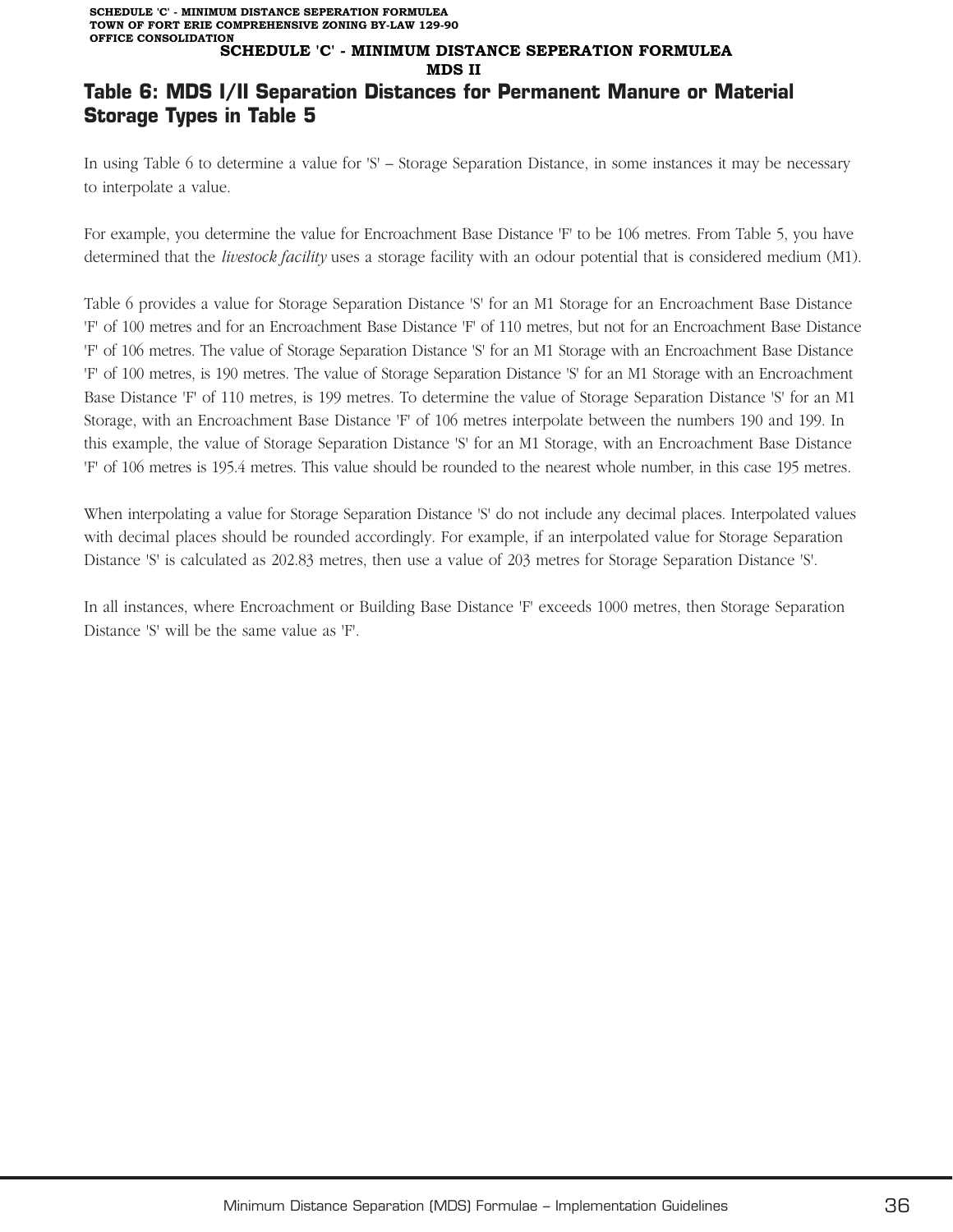#### **MDS II**

#### **Table 6: MDS I/II Separation Distances for Permanent Manure**

| <b>Building Base</b><br><b>Distance (m) for</b>                                    | <b>Storage Separation Distances Based on Relative Odour Potential -</b><br>Storage Base Distance, 'S' (m) |                                                                                          |                                                    |                                            |  |  |  |
|------------------------------------------------------------------------------------|-----------------------------------------------------------------------------------------------------------|------------------------------------------------------------------------------------------|----------------------------------------------------|--------------------------------------------|--|--|--|
| MDS II ('F'), or<br><b>Encroachment</b><br><b>Base Distance</b><br>for MDS I ('F') | <b>Very Low</b><br><b>Odour Storages</b><br><b>V1 to V7</b>                                               | Low<br><b>Odour Storages</b><br>$L1$ to $L2$                                             | <b>Medium</b><br><b>Odour Storages</b><br>M1 to M2 | <b>High</b><br><b>Odour Storages</b><br>H1 |  |  |  |
| 40                                                                                 | 40                                                                                                        | 64                                                                                       | 136                                                | 232                                        |  |  |  |
| 50                                                                                 | 50                                                                                                        | 74                                                                                       | 145                                                | 240                                        |  |  |  |
| 60                                                                                 | 60                                                                                                        | 84                                                                                       | 154                                                | 248                                        |  |  |  |
| 70                                                                                 | 70                                                                                                        | 93                                                                                       | 163                                                | 256                                        |  |  |  |
| 80                                                                                 | 80                                                                                                        | 103                                                                                      | 172                                                | 264                                        |  |  |  |
| 90                                                                                 | 90                                                                                                        | 113                                                                                      | 181                                                | 272                                        |  |  |  |
| 100                                                                                | 100                                                                                                       | 123                                                                                      | 190                                                | 280                                        |  |  |  |
| 110                                                                                | 110                                                                                                       | 132                                                                                      | 199                                                | 288                                        |  |  |  |
| 120                                                                                | 120                                                                                                       | 142                                                                                      | 208                                                | 296                                        |  |  |  |
| 130                                                                                | 130                                                                                                       | 152                                                                                      | 217                                                | 304                                        |  |  |  |
| 140                                                                                | 140                                                                                                       | 162                                                                                      | 226                                                | 312                                        |  |  |  |
| 150                                                                                | 150                                                                                                       | 171                                                                                      | 235                                                | 320                                        |  |  |  |
| 160                                                                                | 160                                                                                                       | 181                                                                                      | 244                                                | 328                                        |  |  |  |
| 170                                                                                | 170                                                                                                       | 191                                                                                      | 253                                                | 336                                        |  |  |  |
| 180                                                                                | 180                                                                                                       | 201                                                                                      | 262                                                | 344                                        |  |  |  |
| 190                                                                                | 190                                                                                                       | 210                                                                                      | 271                                                | 352                                        |  |  |  |
| 200                                                                                | 200                                                                                                       | 220                                                                                      | 280                                                | 360                                        |  |  |  |
| 210                                                                                | 210                                                                                                       | 230                                                                                      | 289                                                | 368                                        |  |  |  |
| 220                                                                                | 220                                                                                                       | 240                                                                                      | 298                                                | 376                                        |  |  |  |
| 230                                                                                | 230                                                                                                       | 249                                                                                      | 307                                                | 384                                        |  |  |  |
| 240                                                                                | 240                                                                                                       | 259                                                                                      | 316                                                | 392                                        |  |  |  |
| 250                                                                                | 250                                                                                                       | 269                                                                                      | 325                                                | 400                                        |  |  |  |
|                                                                                    | 260                                                                                                       | 279                                                                                      | 334                                                |                                            |  |  |  |
| 260                                                                                | 270                                                                                                       | 288                                                                                      | 343                                                | 408<br>416                                 |  |  |  |
| 270                                                                                | 280                                                                                                       |                                                                                          | 352                                                |                                            |  |  |  |
| 280                                                                                |                                                                                                           | 298                                                                                      |                                                    | 424                                        |  |  |  |
| 290                                                                                | 290                                                                                                       | 308                                                                                      | 361                                                | 432                                        |  |  |  |
| 300                                                                                | 300                                                                                                       | 318                                                                                      | 370                                                | 440                                        |  |  |  |
| 310                                                                                | 310                                                                                                       | 327                                                                                      | 379                                                | 448                                        |  |  |  |
| 320                                                                                | 320                                                                                                       | 337                                                                                      | 388                                                | 456                                        |  |  |  |
| 330                                                                                | 330                                                                                                       | 347                                                                                      | 397                                                | 464                                        |  |  |  |
| 340                                                                                | 340                                                                                                       | 357                                                                                      | 406                                                | 472                                        |  |  |  |
| 350                                                                                | 350                                                                                                       | 366                                                                                      | 415                                                | 480                                        |  |  |  |
| 360                                                                                | 360                                                                                                       | 376                                                                                      | 424                                                | 488                                        |  |  |  |
| 370                                                                                | 370                                                                                                       | 386                                                                                      | 433                                                | 496                                        |  |  |  |
| 380                                                                                | 380                                                                                                       | 396                                                                                      | 442                                                | 504                                        |  |  |  |
| 390                                                                                | 390                                                                                                       | 405                                                                                      | 451                                                | 512                                        |  |  |  |
| 400                                                                                | 400                                                                                                       | 415                                                                                      | 460                                                | 520                                        |  |  |  |
| 420                                                                                | 420                                                                                                       | 435                                                                                      | 478                                                | 536                                        |  |  |  |
| 440                                                                                | 440                                                                                                       | 454                                                                                      | 496                                                | 552                                        |  |  |  |
| 460                                                                                | 460                                                                                                       | 474                                                                                      | 514                                                | 568                                        |  |  |  |
| 480                                                                                | 480                                                                                                       | 493                                                                                      | 532                                                | 584                                        |  |  |  |
| 500                                                                                | 500                                                                                                       | 513                                                                                      | 550                                                | 600                                        |  |  |  |
| 600                                                                                | 600                                                                                                       | 610                                                                                      | 640                                                | 680                                        |  |  |  |
| 800                                                                                | 800                                                                                                       | 805                                                                                      | 820                                                | 840                                        |  |  |  |
| 1000                                                                               | 1000                                                                                                      | 1000                                                                                     | 1000                                               | 1000                                       |  |  |  |
| Greater than 1000 m                                                                | Base Distance - 'F'                                                                                       | Storage Base Distance, 'S', should be the same as Building Base Distance or Encroachment |                                                    |                                            |  |  |  |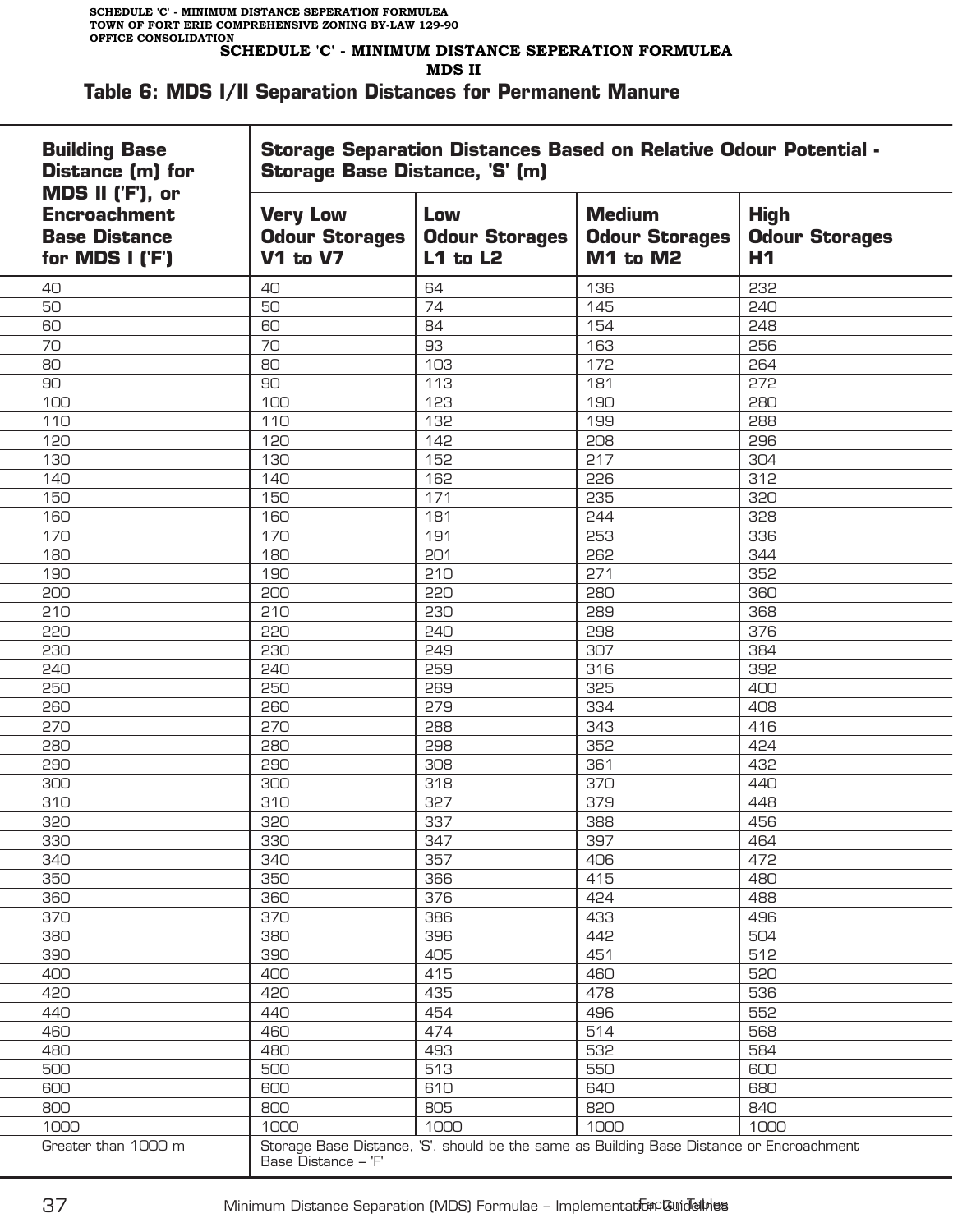**SCHEDULE 'C' - MINIMUM DISTANCE SEPERATION FORMULEA TOWN OF FORT ERIE COMPREHENSIVE ZONING BY-LAW 129-90 OFFICE CONSOLIDATION**

# **APPENDIX A MANURE OR MATERIAL STORAGE TYPES EXAMPLE 2008 II** MDS II

| <b>Type</b>    | <b>Description</b>                                                                                                                                                                                                           | <b>Image</b> |
|----------------|------------------------------------------------------------------------------------------------------------------------------------------------------------------------------------------------------------------------------|--------------|
| V <sub>1</sub> | Solid, inside, bedded pack (manure accumulates under livestock over time)                                                                                                                                                    |              |
| V <sub>2</sub> | Solid, outside, covered (cover keeps off precipitation to prevent runoff)                                                                                                                                                    |              |
| V3             | Solid, outside, no cover, greater than or equal 30% dry matter (manure<br>is dry enough that a flowpath option can be used for runoff control<br>(Nutrient Management Act, 2002)                                             |              |
| V <sub>4</sub> | Solid, outside, no cover, 18% to less than 30% dry matter, with covered<br>liquid runoff storage (manure not dry enough to soak up precipitation, so<br>a liquid runoff storage needed, but it has a permanent, tight cover) |              |
| V <sub>5</sub> | Liquid, inside, underneath slatted floor (manure is stored under the animals<br>in the barn)                                                                                                                                 |              |
| V <sub>6</sub> | Liquid, outside, with a permanent, tight fitting cover (negative pressure<br>tarp, concrete lid, inflatable dome, etc.)                                                                                                      |              |
| V <sub>7</sub> | Liquid, (digestate), outside, no cover (all manure has been treated<br>through anaerobic digestion, or a similar process that reduces odours)                                                                                |              |

**SCHEDULE 'C' - MINIMUM DISTANCE SEPERATION FORMULEA**